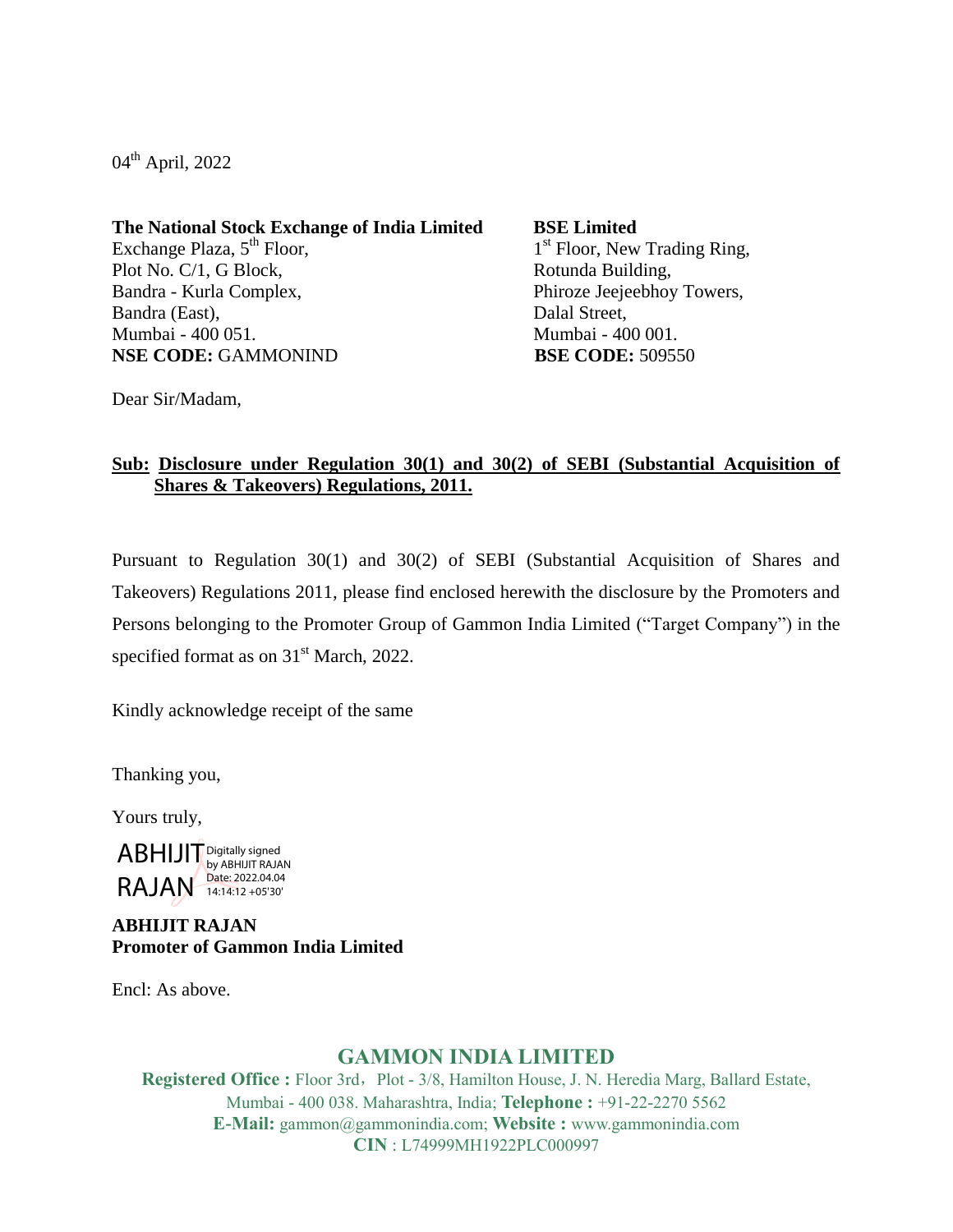## **Format for Disclosures under Regulation 30(1) and 30(2) of SEBI (Substantial Acquisition of Shares and Takeovers) Regulations, 2011**

## **Part-A- Details of Shareholding**

| 1. Name of the Target Company (TC)                                                                                                                                                                                                                                                                                                                                                                                                                                     | Gammon India Limited                                                                                                                                                                                                                                                                                         |                                                                     |                                                                 |
|------------------------------------------------------------------------------------------------------------------------------------------------------------------------------------------------------------------------------------------------------------------------------------------------------------------------------------------------------------------------------------------------------------------------------------------------------------------------|--------------------------------------------------------------------------------------------------------------------------------------------------------------------------------------------------------------------------------------------------------------------------------------------------------------|---------------------------------------------------------------------|-----------------------------------------------------------------|
| 2. Name $(s)$ of the stock exchange $(s)$<br>where the shares of the TC are listed                                                                                                                                                                                                                                                                                                                                                                                     | <b>BSE</b> Limited<br>National Stock Exchange of India Limited                                                                                                                                                                                                                                               |                                                                     |                                                                 |
| 3. Particulars of the shareholder(s):<br>a. Name of person(s) together with Persons<br>Acting in Concert (PAC) whose total holding<br>(including that in the form of shares,<br>warrants, convertible securities and any other<br>instrument that would entitle the holder to<br>receive shares in the TC) is more than 25%<br>of the voting rights of the TC.<br><sub>or</sub><br>b. Name $(s)$ of promoter $(s)$ , member of the<br>promoter group and PAC with him. | Promoter & Promoter Group:-<br>1. Mr. Abhijit Rajan<br>2. Mr. Jagdish Rajan<br>3. Pacific Energy Private Limited<br>4. Devyani Estate and Properties Private Limited<br>Nikhita Estate Developers Private limited<br>5.<br>6. Masayor Enterprises Limited<br>Ellora Organic Industries Private Limited<br>7. |                                                                     |                                                                 |
| 4. Particulars of the shareholding of<br>$person(s)$ mentioned at (3) above                                                                                                                                                                                                                                                                                                                                                                                            | Number of<br>shares                                                                                                                                                                                                                                                                                          | % w.r.t. total<br>share/voting<br>capital<br>wherever<br>applicable | % of total<br>diluted<br>share/voting<br>capital of TC<br>$(*)$ |
| As of 31 <sup>st</sup> March, 2022, holding of:                                                                                                                                                                                                                                                                                                                                                                                                                        |                                                                                                                                                                                                                                                                                                              |                                                                     |                                                                 |
| a) Shares<br>b) Voting Rights (otherwise than by shares)<br>c) Warrants,<br>d) Convertible Securities<br>e) Any other instrument that would entitle<br>the holder to receive shares in the TC.                                                                                                                                                                                                                                                                         | 4,26,57,154                                                                                                                                                                                                                                                                                                  | 11.54%                                                              |                                                                 |
| <b>Total</b>                                                                                                                                                                                                                                                                                                                                                                                                                                                           | 4, 26, 57, 154                                                                                                                                                                                                                                                                                               | 11.54%                                                              |                                                                 |

# **GAMMON INDIA LIMITED**

Registered Office : Floor 3rd, Plot - 3/8, Hamilton House, J. N. Heredia Marg, Ballard Estate, Mumbai - 400 038. Maharashtra, India; **Telephone :** +91-22-2270 5562 **E-Mail:** gammon@gammonindia.com; **Website :** www.gammonindia.com **CIN** : L74999MH1922PLC000997